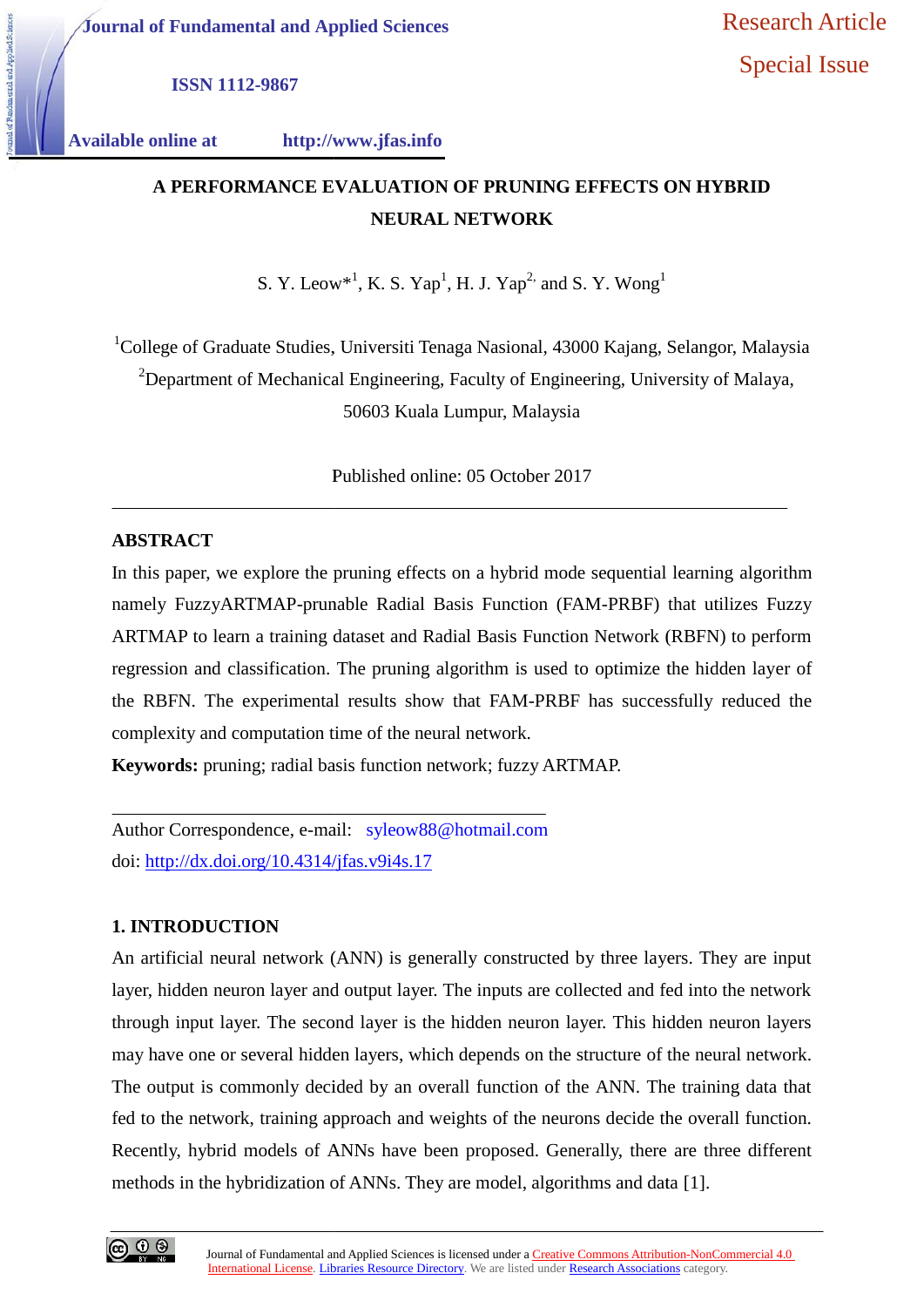#### **1.1. Radial Basis Function Network**

RBFN is a type of feedforward neural network that grounded on function approximation theory. This network searches the most outstanding match in multidimensional space within the knowledge that it learned from training data. RBF has good generalization, online learning capability and tolerant to noisy inputs [2]. These advantages make the RBF network widely applied in flexible control systems, dynamic systems and time-series prediction [3-7]. A simple RBFN consists of three layers. They are input layer, hidden neuron layer with Q hidden neurons and output layer. The connection between the input layer and hidden neuron layer is non-linear. However, the connection between the hidden neuron layer and output layer is linear. The hidden neurons implement radial basis functions. The y is the linear output of the RBFN, which is defined as follows:

$$
y = f(\mathbf{X}) = \sum_{j=1}^{Q} \, j\mathbf{G} \, j(\mathbf{X}) \tag{1}
$$

The **X** is input vector, Q is the number of hidden neurons,  $\beta_j$  is the output weights and  $G_j(\mathbf{x})$  is radial basis function of the hidden neurons.

There are various forms of basis functions that can be applied to RBFN. In this paper, Gaussian function is selected. Gaussian function is commonly used. This function is local and only responses to the input that near the center. The absolute value of this function decreases continuously approaches zero in all dimensions when the inputs are away from its center. The  $G_j(\mathbf{X})$  is defined in Equation (2).

$$
G_j(\mathbf{X}) = \exp\left(-\frac{\|\mathbf{X} - \mathbf{c}_j\|^2}{2\tau^2}\right)
$$
 (2)

The c<sub>i</sub> is the center of the Gaussian function. The spread,  $\sigma$  controls the width of the Gaussian function. The *j* can be found by using  $j = G_j^{-1}y$ . The  $G_j$  may not be a square matrix. If the  $\mathbf{G}_j$  is not a square matrix, *j*can be found by using the pseudoinverse of  $\mathbf{G}_j$ , *y*  $S_j = (G^T G)^{-1} G^T y$  (3)

### **1.2. Fuzzy ARTMAP**

Adaptive Resonance Theory (ART) has been developed by Carpenter and Grossberg in 1987 to overcome stability-plasticity dilemma. Fuzzy ARTMAP (FAM) is a supervised learning member of the ART family. FAM embeds fuzzy [21] logic operations to their neurons based on ART algorithm. The FAM is an incremental learning system with online learning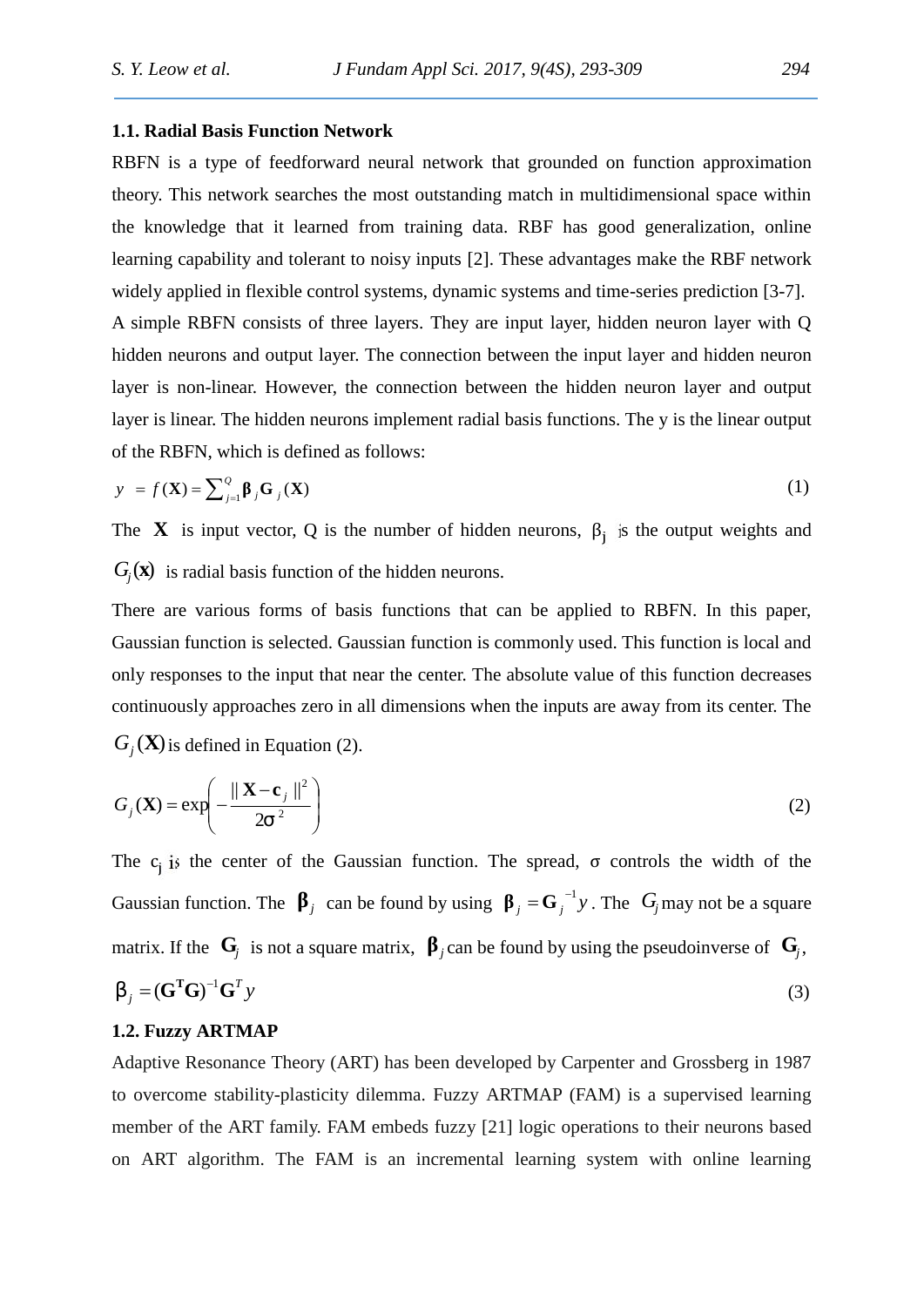capability. FAM can preserve information learned from previous information (stable), while being flexible enough to learn new information incrementally (plastic). FAM does not forget the previous learned information, i.e., it does not have problem with catastrophic forgetting [8].

FAM has a pair of ART modules and a map field. They are ART-a and ART-b. Both ART modules have three neuron layers, i.e. normalization layer, input layer and recognition layer respectively. Training data that have inputs and target outputs are mandatory to be fed to FAM. Assume  $\{(X_1, T_1), (X_2, T_2), \ldots, (X_i, T_i)\}\$  denotes inputs and its target outputs. The ith training samples,  $X_i \in \mathbb{R}^{\mathbb{M}}$  and  $T_i \in \mathbb{R}^{\mathbb{L}}$ , are input vector with M-dimensions and target output vector with L-dimensions.  $F_0^a$  and  $F_0^b$  are normalization layers. In these layers, input vectors and its target output vectors are introduced to complement coding, i.e.,

$$
A_i = (\mathbf{X}_i, \mathbf{X}_i^c) = (\mathbf{X}_i, \mathbf{I} - \mathbf{X}_i)
$$
  
\n
$$
\mathbf{B}_i = (\mathbf{T}_i, \mathbf{T}_i^c) = (\mathbf{T}_i, \mathbf{I} - \mathbf{T}_i)
$$
\n(4)

where  $A_i \in R^{2M}$  is the complemented inputs vector, and  $B_i \in R^{2L}$  is the complemented target outputs vector.  $F_1^a$  and  $F_1^b$  are input layers. These input layers connected in between normalization layers and recognition layers respectively. The vector that obtained from the  $A_i$  and  $B_i$  are presented to recognition layers via input layers.

The  $F_2^a$  and  $F_2^b$  are recognition layers. These two layers take complemented input and target output vectors separately. Every neuron encodes an input and its target outputs in these two layers. In the training phase, the number of hidden neurons can be increased. Each neuron j has its specific adaptive weights set in vector form. The weights with Q hidden neurons for both ART modules are  $w_i^a$  and  $w_i^b$ . The weights are imagined as hyper-rectangles. Meanwhile, the centers of both ART modules are  $c_j^a$  and  $c_j^b$ .

When a fresh hidden neuron is created (i.e.,  $Q$  Q +1),  $w_i$  and  $c_i$  in both ART modules are fixed to be 1 and 0 respectively. The q, number of training sample which is assigned to neuron j in  $F_2^a$  layer, is set to be 0.

During the training phase, a normalized input vector is presented to ART-a. Meanwhile, its target output vector is presented to ART-b. An activation number is created to each neuron j in  $\mathbf{F}_2^a$  by the choice function measurement. The hidden neuron which has the top activation number, is selected as the winning neuron. The winning neuron must accomplish winner-take-all competition rule.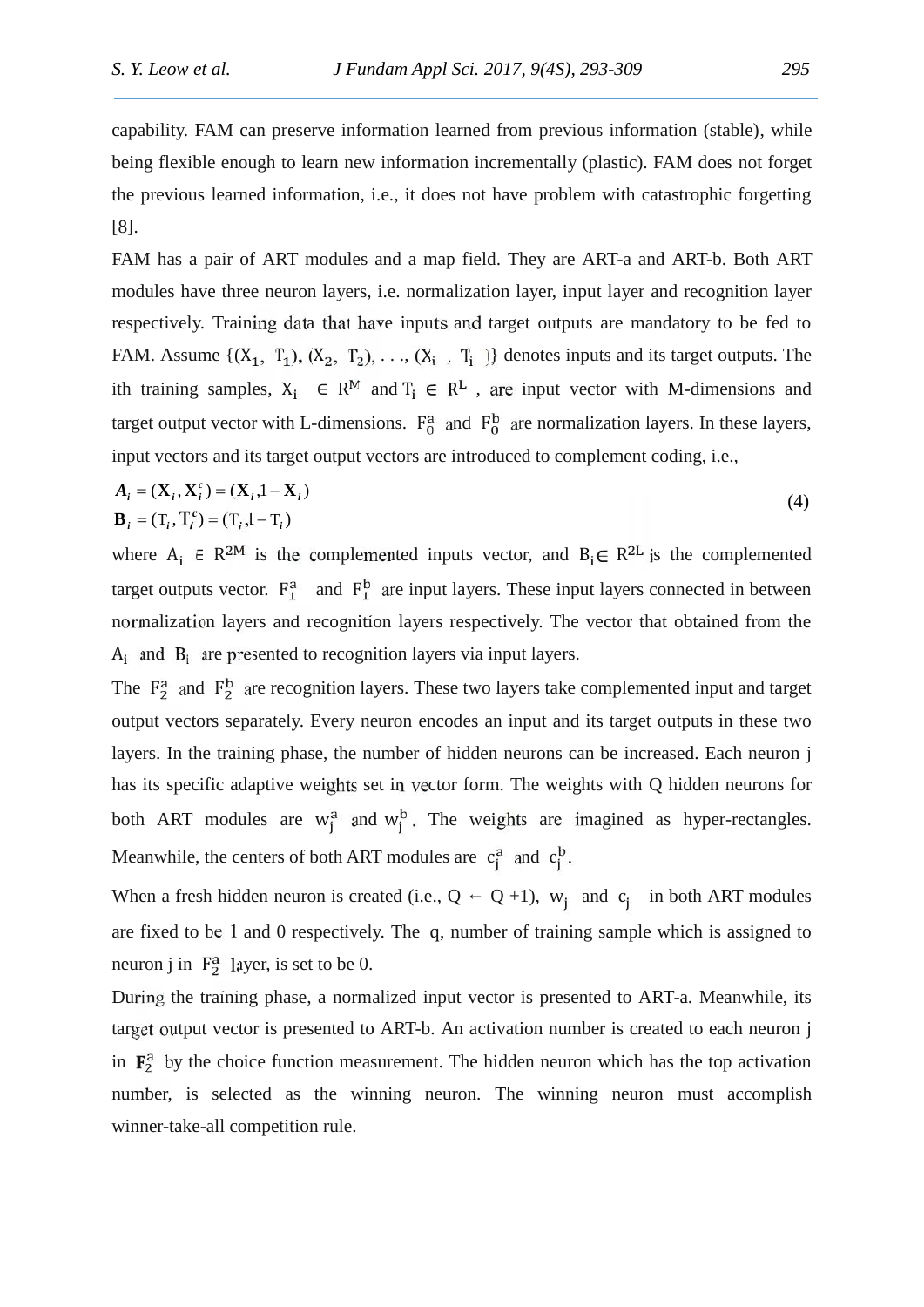$$
T_j = \frac{\left| \mathbf{A}_i \wedge \mathbf{w}_j^a \right|}{\Gamma + \left| \mathbf{w}_j^a \right|} \tag{5}
$$

The is choice parameter and W<sub>i</sub> is weight vector of j neuron in  $F_2^a$ . The winning neuron is characterised as neuron J. After that, a vigilance test is performed. The winning neuron,  $W_I^a$ , and  $A_i$ , are matched the vigilance parameter,  $\alpha_i$ ,

$$
\frac{\left|\mathbf{A}_{i} \wedge \mathbf{w}_{j}^{a}\right|}{\left|\mathbf{A}_{i}\right|} \geq \dots_{a} \tag{6}
$$

where  $\alpha$  is [0,1]. If the winning neuron fails vigilance test, then a searching cycle of a new winning neuron is performed. This search cycle will be performed until the winning neuron fulfils the vigilance test. The similar procedure is presented in ART-b.

Once identify the winning neuron in the reorganization layer of ART-a, a vigilance test in ART-b is performed to its target output neuron in  $F_2^b$  (i.e.,  $\mathbf{w}_J^b$ ). This test is required to verify the neuron J is the concluding winner.

$$
\frac{\left|\mathbf{B}_{i} \wedge \mathbf{w}_{j}^{b}\right|}{\left|\mathbf{B}_{i}\right|} \geq ..._{b}
$$
\n(7)

The  $\mathbf{p}_{\mu}$  is a number between 0 and 1. If fails the vigilance test, a tracking match is presented as follows:

$$
..._{a} = \frac{\left|\mathbf{A}_{i} \wedge \mathbf{w}_{j}^{a}\right|}{\left|\mathbf{A}_{i}\right|} + \cdots \tag{8}
$$

In  $F_2^a$ , to prevent the same neuron J to be chosen again, a very small positive constant number,  $\sim$  is added. In ART-a, a new search cycle starts with another threshold level of  $\alpha_{a}$ . If there is no neuron can fulfil Equation (7), a fresh neuron is created.

When the winner neuron J is examined, the centers and weights of winning neuron in recognition layers are updated as:

$$
\mathbf{w}_J^a \leftarrow \mathbf{A}_i \wedge \mathbf{w}_J^a, \quad \mathbf{w}_J^b \leftarrow \mathbf{B}_i \wedge \mathbf{w}_J^b \tag{9}
$$

$$
q_j \leftarrow q_j + 1 \tag{10}
$$

$$
c_j^a \leftarrow \left(1 - \frac{1}{q_j}\right) c_j^a + \frac{\mathbf{A}_i}{q_j} \tag{11}
$$

$$
c_J^b \leftarrow \left(1 - \frac{1}{q_J}\right) c_J^b + \frac{\mathbf{B}_i}{q_J}
$$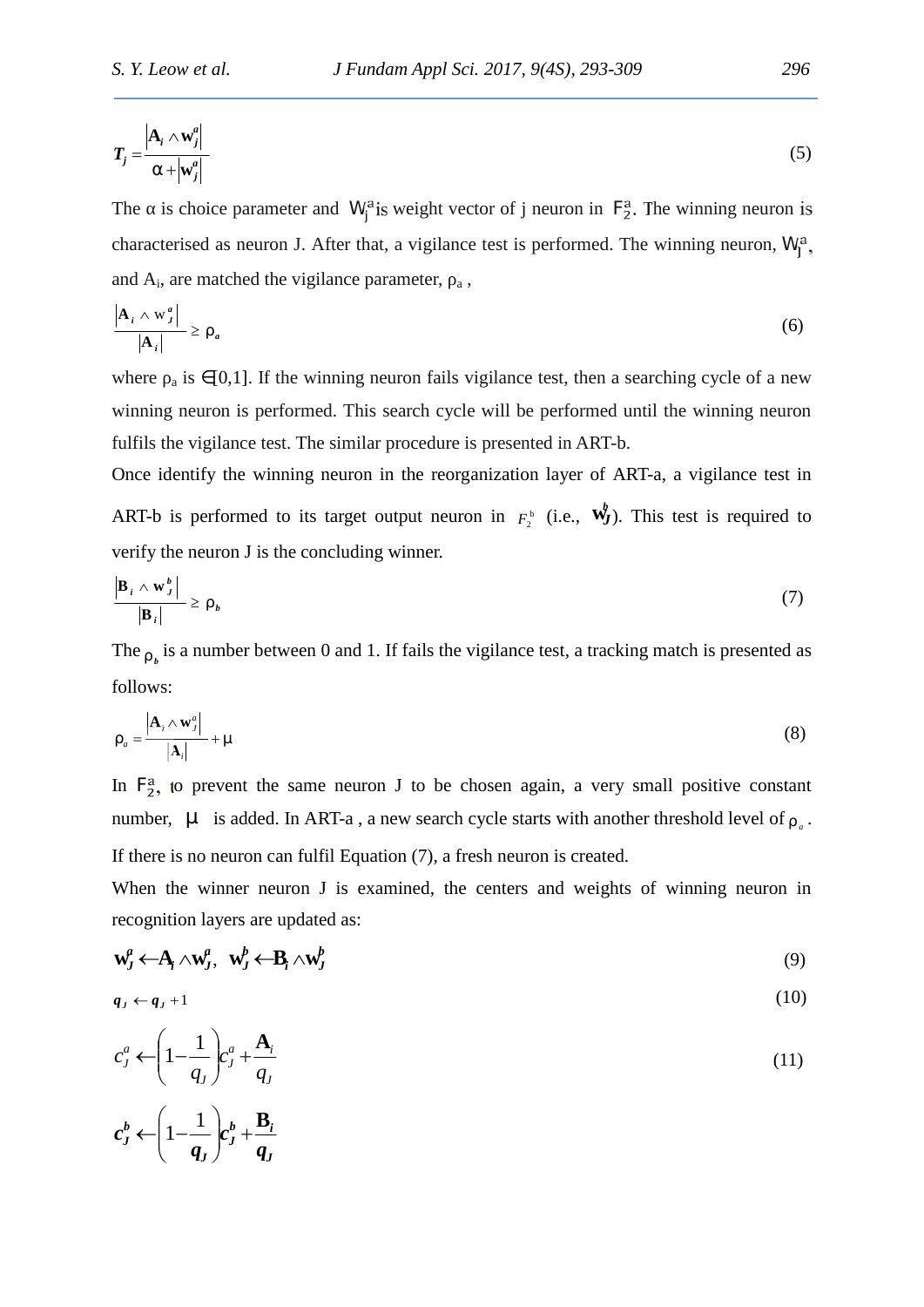#### **1.3. Pruning Algorithm**

Pruning algorithm is not new to ANNs. Pruning algorithm has been proposed to improve generalization of an ANN. It can escape from overfitting problems in huge system [9]. A huge ANN carries unnecessary constraints. The network involves longer prediction responses, inessential knowledge storage and high-priced hardware implementation. The large ANN may overfit the training data and produce poor generalization performance. There are many types of pruning algorithms and can be divided into two groups [9]. One group prunes the hidden neurons based on the sensitivity of the error function. Another group is add a term to the pruning objective, for example, the hidden neurons with small weights can be pruned.

Pruning algorithm can be applied to an ANN during training procedure or after each training epoch. A resource allocating network (RAN) which was firstly introduced by Platt in 1991 is used to allocate hidden neurons and prune insignificant hidden neurons [10]. RAN was further enhanced. Minimal resource allocating network (MRAN) can grow and prune neurons. Pruning strategy can be applied to an ANN during training procedure or after each training epoch. In radial basis function networks with dynamic decay adjustment (RBFN-DDA) algorithm, the pruning strategy is applied to the network after each training epoch [11]. Besides, in [12-13] introduced growing and pruning RBF (GAP-RBF) and generalized growing and pruning RBF (GGAP-RBF). A similar algorithm, FAMDDA with temporary neurons (FAMDDA-T) that consists dynamic decay adjustment [23] and pruning strategy is developed by [14]. Recently, in [15] has proposed a self-organizing recurrent radial basis function (SR-RBF) neural network that designed based on spiking mechanism and improved Levenberg-Marquardt (LM) algorithm. The hidden neuron layer in this algorithm can add or prune hidden neurons by calculating the spiking strength between hidden and output neurons in recurrent radial basis function neural network.

#### **2. METHODOLOGY**

This paper proposes an algorithm that ties the pruning of insignificant hidden neurons on the relevance of the hidden neurons in a hybrid neural network. This FAM-PRBF algorithm is using sorting methods to measure the relevance of each hidden node in the proposed algorithm. A simple pruning technique is applied to remove the insignificant hidden neurons in RBFN.

Fig. 1 illustrates the architecture of the new algorithm. A remarkable arrangement of the proposed algorithm the center of RBFN hidden neurons are determined by the hidden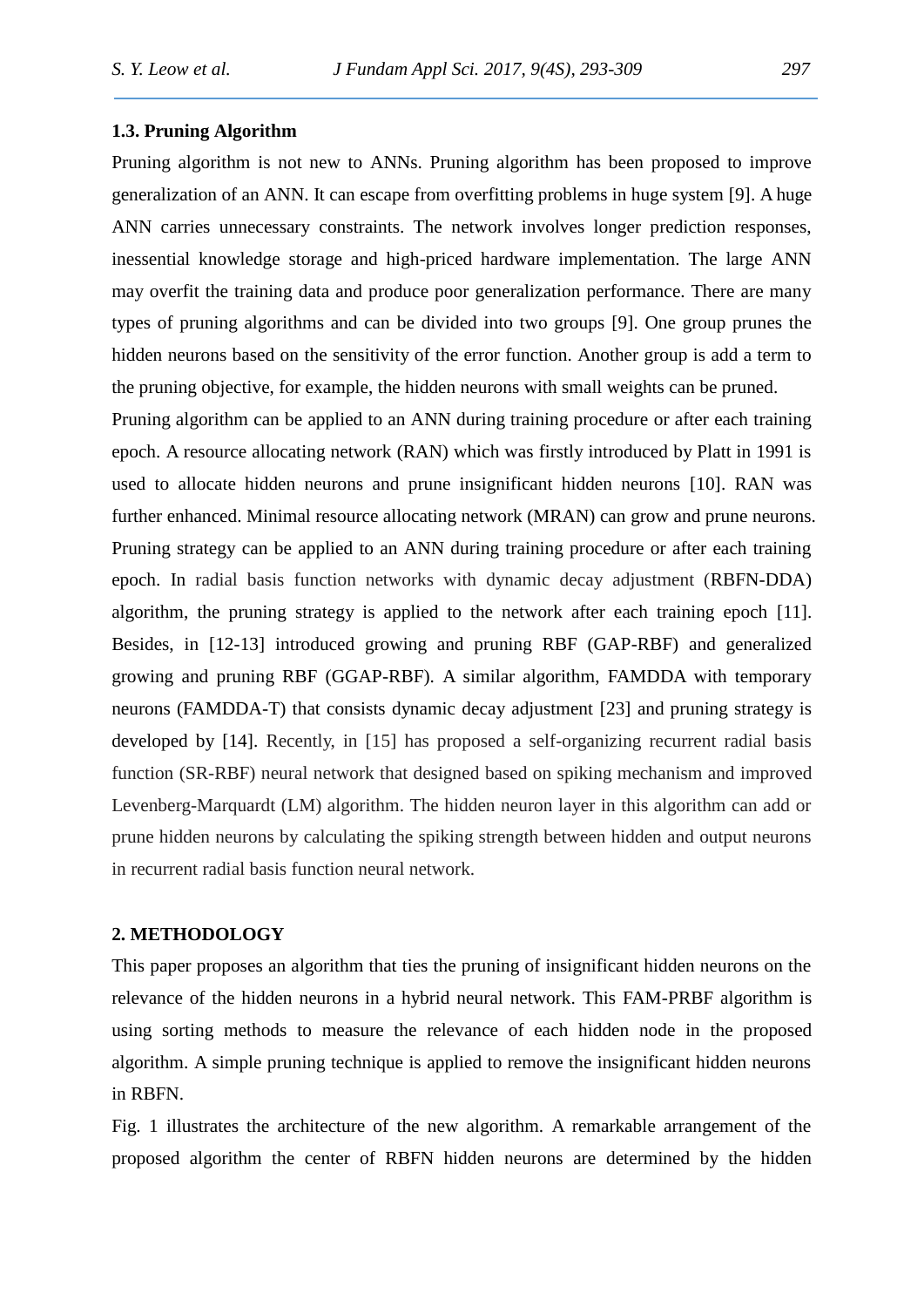neurons in FAM. The center of hidden neurons in a RBFN are selected randomly from the training dataset. A dataset is required to be divided into training dataset and testing dataset. The training dataset is presented to FAM. The task of FAM in this hybrid neural network is to learn from the training dataset.

During the training process, the FAM hidden neurons grow as requested by the training dataset. When the training process completed, the center weights of FAM,  $c_j^a$  are employed to compute the hidden neurons in RBFN. The  $c_j^a$  is substituted as center of Gaussian function in Equation (2) to compute the activation function of RBFN. The spread, is a tuneable parameter that has to be determined before training phase. Then, the output weight, i are computed.

After computing the RBFN, testing dataset is applied to the network to test the accuracy of this hybrid neural network [22]. Next, the pruning algorithm is implemented in the RBF hidden layer based on the relevance of the hidden neurons. The pruning threshold, which decides the insignificant hidden neurons, is defined before the pruning algorithm is executed. The number of insignificant hidden neurons to be pruned which is defined in percentage form has to be converted to decimal form within the range  $(0,1]$ , then multiplied with the total number of hidden neurons,  $Q$ , to set the  $\cdot$ .<br>The pruning process of the proposed algorithm is described as follow:

Step 1: Re-allocate the absolute value of output weight,  $\frac{1}{1}$  that are arranged firstly in RBFN of FAM-PRBF network in descending order. The hidden neurons are re-allocated together with the  $\mathbf{i}$ .

Step 2: If the qth hidden neurons is greater than, it's output weight,  $\frac{1}{1}$  will be remain and store. The qth hidden neuron is defined as insignificant hidden neuron, if it is re-allocated lower than  $\cdot$ . The  $\cdot$  of the insignificant neurons will be set to 0. The connections that linked to the insignificant hidden neurons will be trimmed.

$$
S_j = \begin{cases} S_j, q > \\ 0, q \leq 1 \end{cases} \tag{12}
$$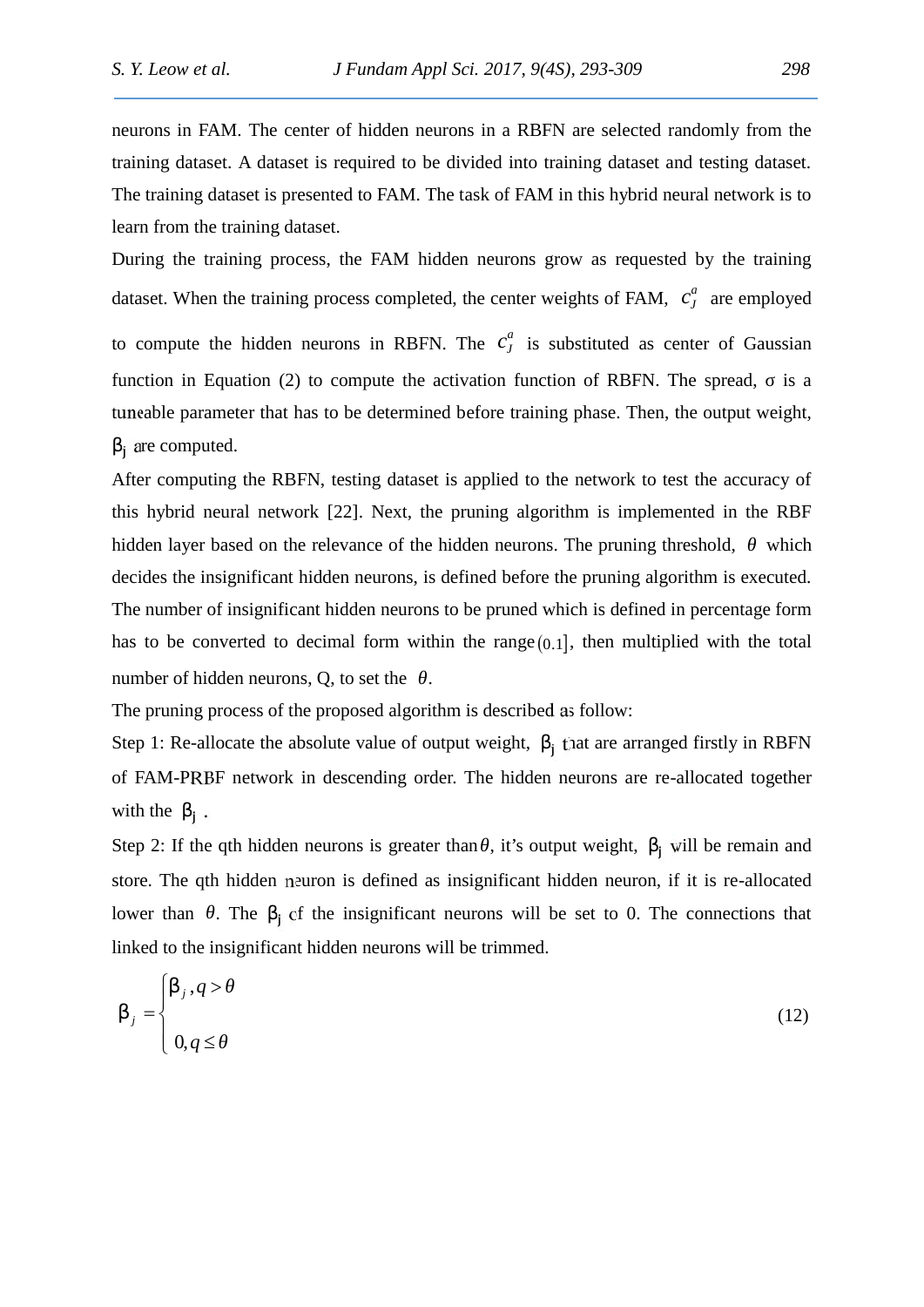

**Fig.1**. Architecture of FAM-PRBF network

Step 3: Re-organize the  $\frac{1}{1}$  and re-adjust using Equation (1), (2) and (3). Then, update the RBFN of FAM-PRBF.

After pruning process, the training and testing datasets are re-applied to the RBFN of FAM-PRBF. The training and testing performances of the RBFN are re-measured.

#### **3. RESULTS AND DISCUSSION**

In this study, the performance of the pruning effects on FAM-PRBF is evaluated on four benchmarking problems (two classification dataset and two regression dataset) from UCI machine-learning repository [16]. The two multi-class classification problems that have been considered are Image Segment and Satellite Image. However, the two regression problems that have been studied are Abalone and MPG. All the experiments were performed in MATLAB 7.11 running on a Core i5, 2.6GHz CPU with 4G RAM surroundings.

The specification of the experiments are presented in Table 1. Each dataset was distributed into training and testing data as presented in Table 1. All the outputs are normalized into the range [0, 1] in the experiments. The inputs are normalized into the range [-1, 1] in classification problems. The inputs are normalized into the range [0, 1] in regression problems. The spread of the Gaussian function in RBFN, and vigilance parameters,  $\alpha$  and  $_b$  of FAM had to be determined before conducting the experiments. The  $_a$  is set to 1 and  $h$  has to be tuned the in classification experiments. However,  $h$  is set to be 0 and  $h$  has to be tuned in regression experiments.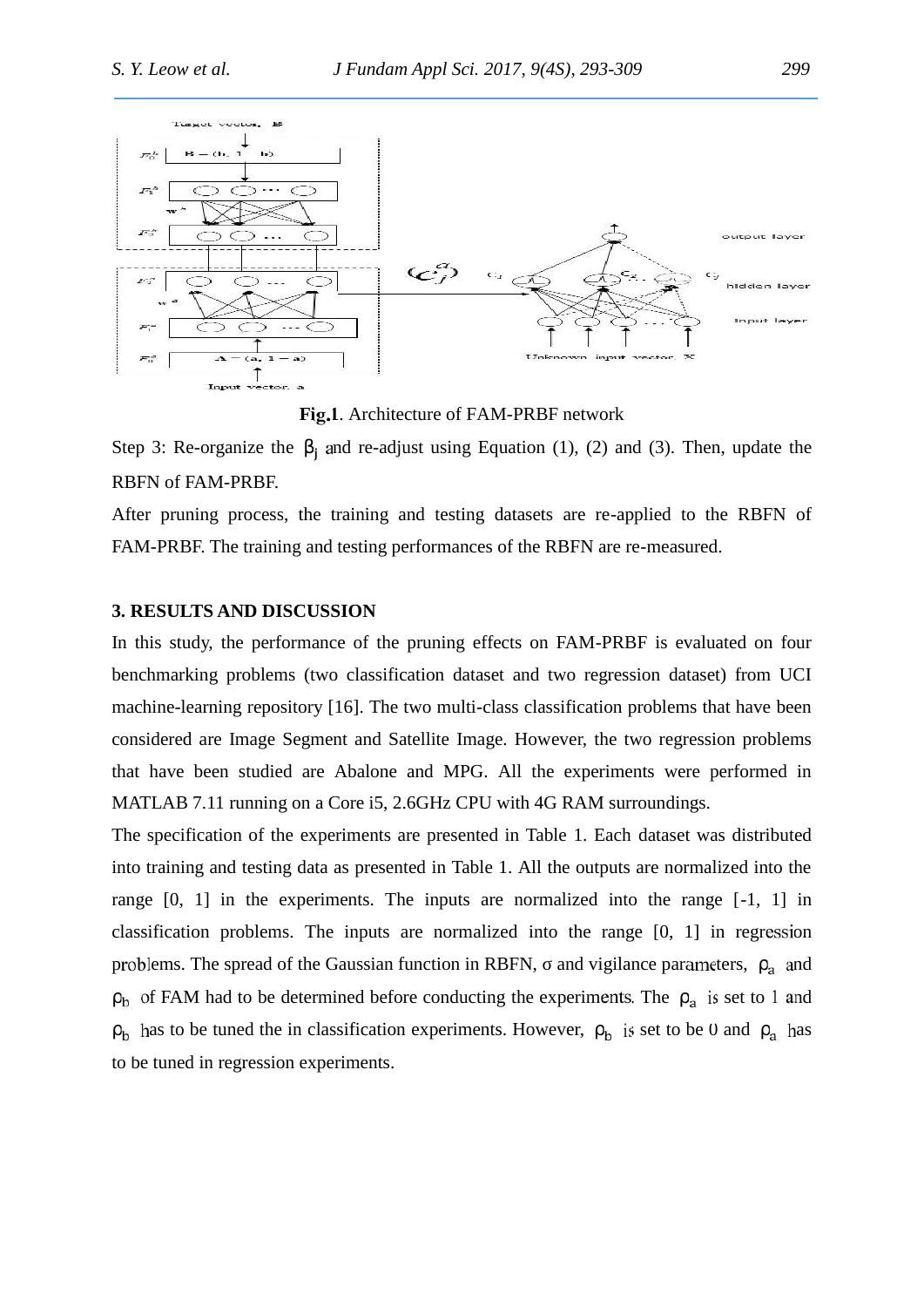| <b>Dataset</b>       | <b>Attributes</b> | <b>Class</b> | <b>Training Data</b> | <b>Testing Data</b> |  |
|----------------------|-------------------|--------------|----------------------|---------------------|--|
| Abalone              | 8                 | n/a          | 3,000                | 1,177               |  |
| <b>MPG</b>           |                   | n/a          | 320                  | 72                  |  |
| <b>Image Segment</b> | 19                |              | 1500                 | 810                 |  |
| Satellite Image      | 36                |              | 4435                 | 2000                |  |

**Table 1.** Specification of benchmark datasets for experiments

The objective of Abalone experiment is to predict the age of abalone based on their physical dimensions. The intention of MPG experiment is to predict the fuel consumption of numerous kinds of cars in term of miles per gallon. Besides, the main objective of image segmentation experiment is to classify each region into one of the seven outdoor images through 19 attributes. The seven outdoor images are brick facing, sky, foliage, cement, window, pathway and grass. Each image is a 3X3 region. The main goal of satellite image experiment is to categorize each region into one of the six categories namely very dump grey soil, damp grey soil, cotton crop, soil with vegetation stubble, red soil and grey soil by using 36 attributes.

The average training and testing accuracy are collected based on 50 trials. These accuracies are indicated in root mean square (RMS) error for regression problems and in accuracy rates (%) for classification problems.

### **3.1. Comparisons on Performance Evaluations**

The performance of FAM-PRBF (before pruning) on regression problems is reported in Table 2. This performance is compared with other learning algorithms. The performances of the compared learning algorithms in both regression and classification experiments are straight denoted from the literature.

| <b>Dataset</b> |                          | <b>RMSE</b>     |                | Number of             |
|----------------|--------------------------|-----------------|----------------|-----------------------|
|                | <b>Algorithms</b>        | <b>Training</b> | <b>Testing</b> | <b>Hidden Neurons</b> |
| Abalone        | <b>FAM-RBF</b>           | 0.0742          | 0.0773         | 72                    |
|                | GAP-RBF                  | 0.0963          | 0.0966         | 23.62                 |
|                | $OS-ELM$ (RBF) [17]      | 0.0759          | 0.0783         | 25                    |
|                | <b>MRAN</b> [17]         | 0.0836          | 0.0837         | 87.571                |
| <b>MPG</b>     | <b>FAM-RBF</b>           | 0.0560          | 0.0744         | 64                    |
|                | <b>GAP-RBF</b>           | 0.1144          | 0.1404         | 3.12                  |
|                | <b>OS-ELM (RBF)</b> [17] | 0.0696          | 0.0759         | 25                    |
|                | <b>MRAN</b> [17]         | 0.1086          | 0.1376         | 4.46                  |

**Table 2.** Results of the regression experiments before pruning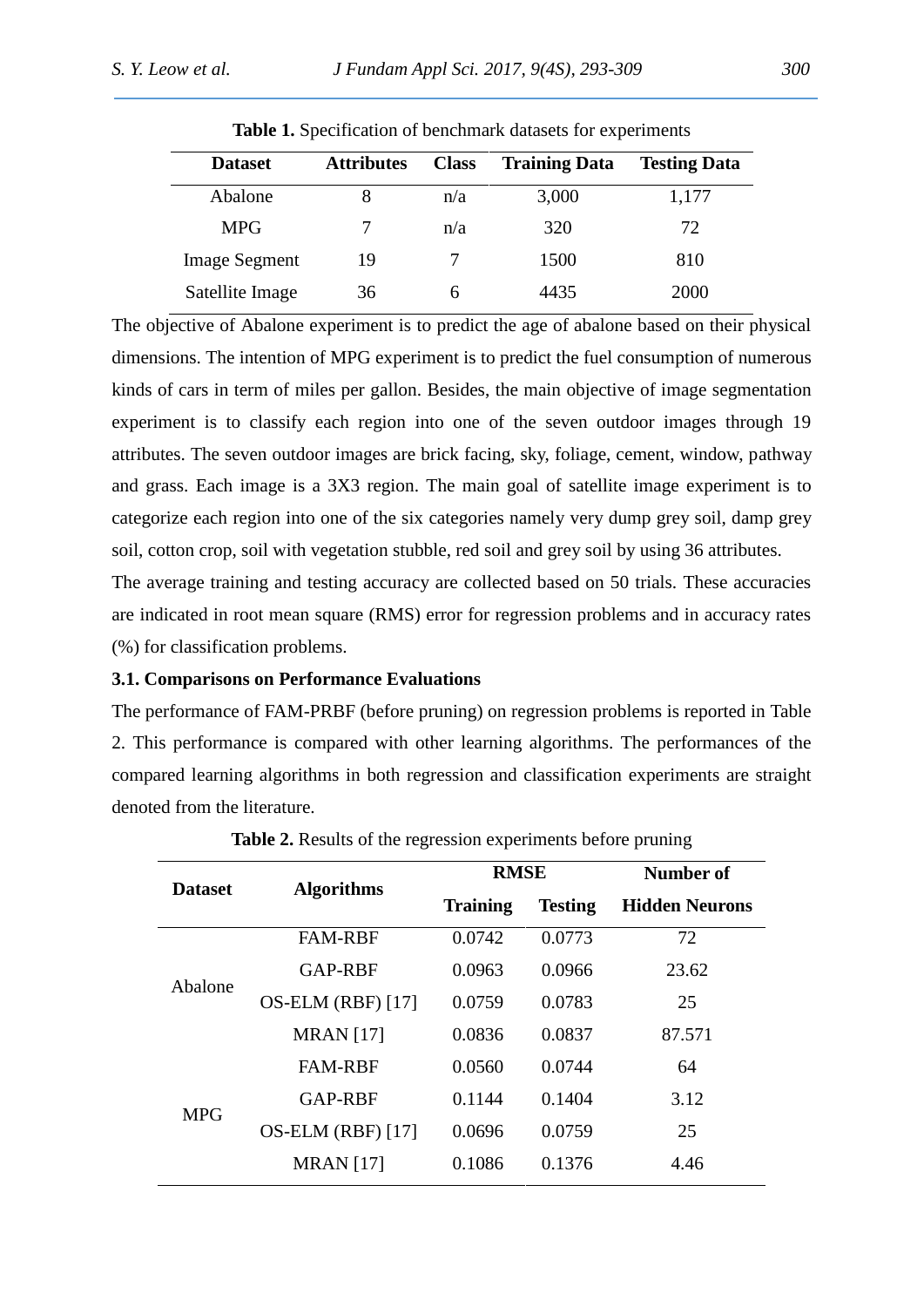The number of hidden neurons in FAM-PRBF (before pruning) for Abalone experiment is similar with MRAN. However, the training and testing RMS errors of FAM-PRBF (before pruning), 0.0742 and 0.0773 in Abalone experiment are significantly better than the training and testing RMS errors of MRAN (0.0836 and 0.0827). In this experiment, the training and testing RMSE values of the FAM-PRBF (before pruning) are noticeable better than other algorithms. Before the pruning algorithm in FAM-PRBF is performed in MPG experiment, the number of hidden neurons, 64 is slightly larger than the number of hidden neurons in the compared algorithms. The training and testing RMSE values of FAM-PRBF (before pruning) are better than the compared learning algorithms. The FAM-PRBF (before pruning) has comparable training and testing RMS errors (0.0560 and 0.0744) with the training and testing RMS errors of OS-ELM (RBF) (0.0696 and 0.0759).

Fig. 2 summarizes the training and testing RMS errors on different numbers of insignificant hidden neurons are pruned (%) for Abalone and MPG experiments correspondingly. With regards to the Abalone experiment, both RMS errors and number of hidden neurons (after pruning) are close to the training and testing RMS error of OS-ELM (0.0759 and 0.0783) and hidden neurons, 25. In comparison with GAP-RBF that has 23.62 hidden neurons, GAP-RBF obtains higher training and testing RMS errors at 0.0963 and 0.0966. However, the training RMS error of the FAM-PRBF (after pruning) in MPG experiment increases with number of insignificant hidden neurons are pruned. When 10% to 70% insignificant hidden neurons are pruned, the testing RMS error steadily increases. When there are 70% of insignificant hidden neurons are pruned, the training and testing RMS error are 0.0692 and 0.0742, and the number of hidden neuron in the new RBFN is 19.24. This result is comparable with the OSELM (RBF) network which has 25 hidden neurons, obtains training and testing RMS error at 0.0696 and 0.759.

As observed from Table 3, FAM-PRBF (before pruning) obtains a comparable performance results in both classification experiments. The training and testing performances of FAM-PRBF (before pruning) in both experiments are better than the compared algorithms. However, the number of hidden neurons of FAM-PRBF (before pruning) in both experiments are visibly larger than the compared learning algorithms.

The training and testing accuracies on different numbers of insignificant hidden neurons are pruned (%) for Image Segmentation and Satellite Image experiments respectively are tabulated in Fig. 3. The testing accuracy of the FAM-PRBF decreases steadily in Satellite Image experiments when 10% to 60% of insignificant hidden neurons are pruned. When 60%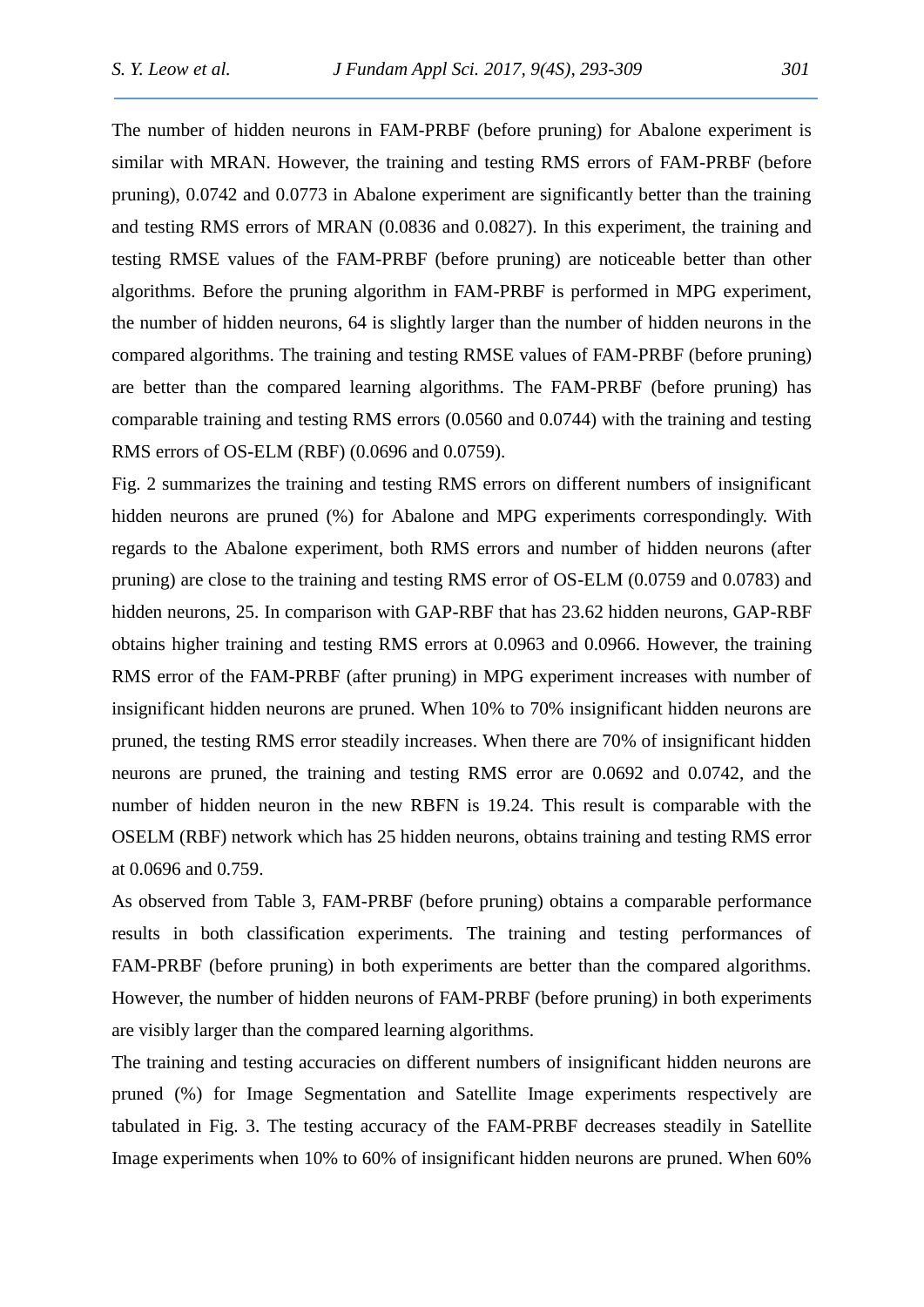of the insignificant hidden neurons are removed in Satellite Image experiment (453.2 hidden neurons in FAM-PRBF), the training and testing accuracies are better than the training and testing accuracies of OS-ELM (RBF).

Based on the performance evaluations in Fig. 2 and 3, it can be noticed that there is a sharp falling on the testing accuracy or raising on the testing RMS error when there are about 80% of insignificant hidden neurons are pruned. Further pruning (prune more than 80% of insignificant hidden neurons) worsens training and testing performances of the network. This is a natural stopping point of pruning strategy in this algorithm. The pruning strategy has successfully remove the insignificant hidden neurons in this proposed algorithm.



**Fig.2.** Training and testing RMS errors for (a) Abalone dataset (b) MPG dataset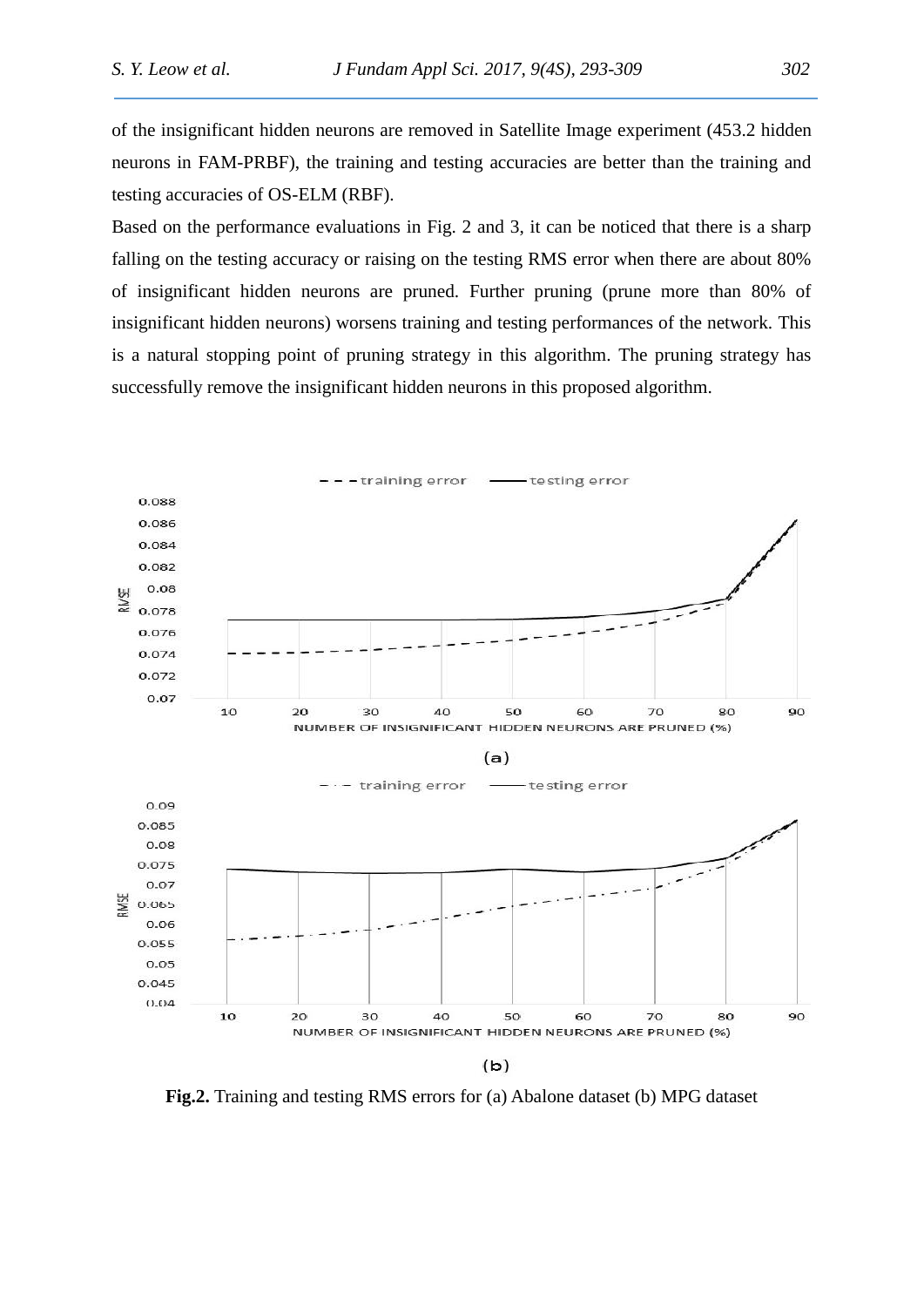| <b>Dataset</b>        | <b>Algorithms</b>   | Accuracy $(\% )$ |                | <b>Number of Hidden Neurons</b> |  |
|-----------------------|---------------------|------------------|----------------|---------------------------------|--|
|                       |                     | <b>Training</b>  | <b>Testing</b> | (Before Pruning)                |  |
| Image<br>Segmentation | <b>FAM-RBF</b>      | 99.16            | 95.71          | 413.8                           |  |
|                       | FAM-OELM [18]       | 96.39            | 95.06          | 200                             |  |
|                       | $OS-ELM (RBF)$ [17] | 96.65            | 94.53          | 180                             |  |
|                       | FAM [19]            | n/a              | 93.09          | 33                              |  |
|                       | <b>MRAN</b> [20]    | n/a              | 93.30          | 53                              |  |
| Satellite Image       | <b>FAM-RBF</b>      | 96.80            | 92.12          | 1133                            |  |
|                       | FAM-OELM [18]       | 91.36            | 91.10          | 390                             |  |
|                       | $OS-ELM(RBF)$ [17]  | 93.18            | 89.01          | 400                             |  |
|                       | FAM [19]            | n/a              | 82.5           | 69                              |  |
|                       | <b>MRAN</b> [20]    | n/a              | 86.36          | 20                              |  |

**Table 3.** Results of the classification experiments before pruning

We can conclude that the significant hidden neurons play important participations to this algorithm. The participation is defined by the absolute value of output weight,  $\mathbf{i}$  in RBFN. The output weight that is nearly zero has less influence to the RBFN. Therefore, it can be pruned. The training error is expected to be high in regression experiments and the training accuracy is expected to be felled in classification experiments when pruning algorithm is applied to FAM-PRBF network. During the training phase (before pruning), training data has been used to estimate the number of hidden neurons in this proposed algorithm. The hidden neurons are created as required by the training data. When pruning algorithm is applied, the training error raises because the FAM-PRBF network becomes underfit after pruning.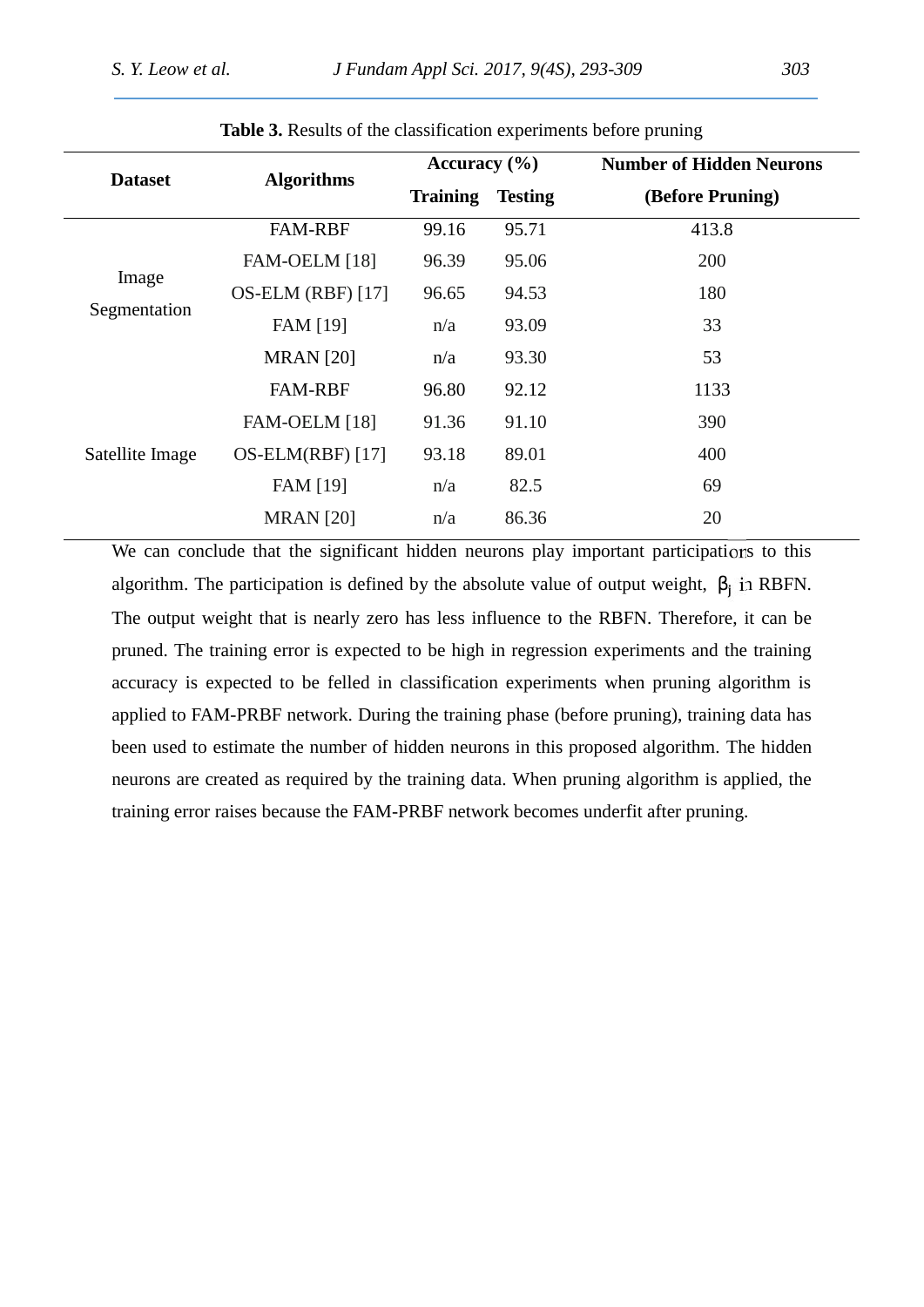

**Fig.3.** Training and testing accuracies for (a) Image Segmentation dataset (b) Satellite Image dataset

Some of the insignificant hidden neurons which are related and important to training dataset were removed in the pruning phase.

In both regression experiments, the best pruning results occurs when there are 30% of insignificant hidden neurons is pruned. The testing errors in both experiments at this pruning threshold were improved. When 20% to 30% of insignificant hidden neurons are removed, the testing error in Abalone and MPG experiments was felled from 0.077265 to 0.077224 and 0.073469 to 0.073083 respectively. The testing accuracy in Image Segmentation experiment is slightly improved from 95.97% to 96.11% when 10% to 30% insignificant hidden neurons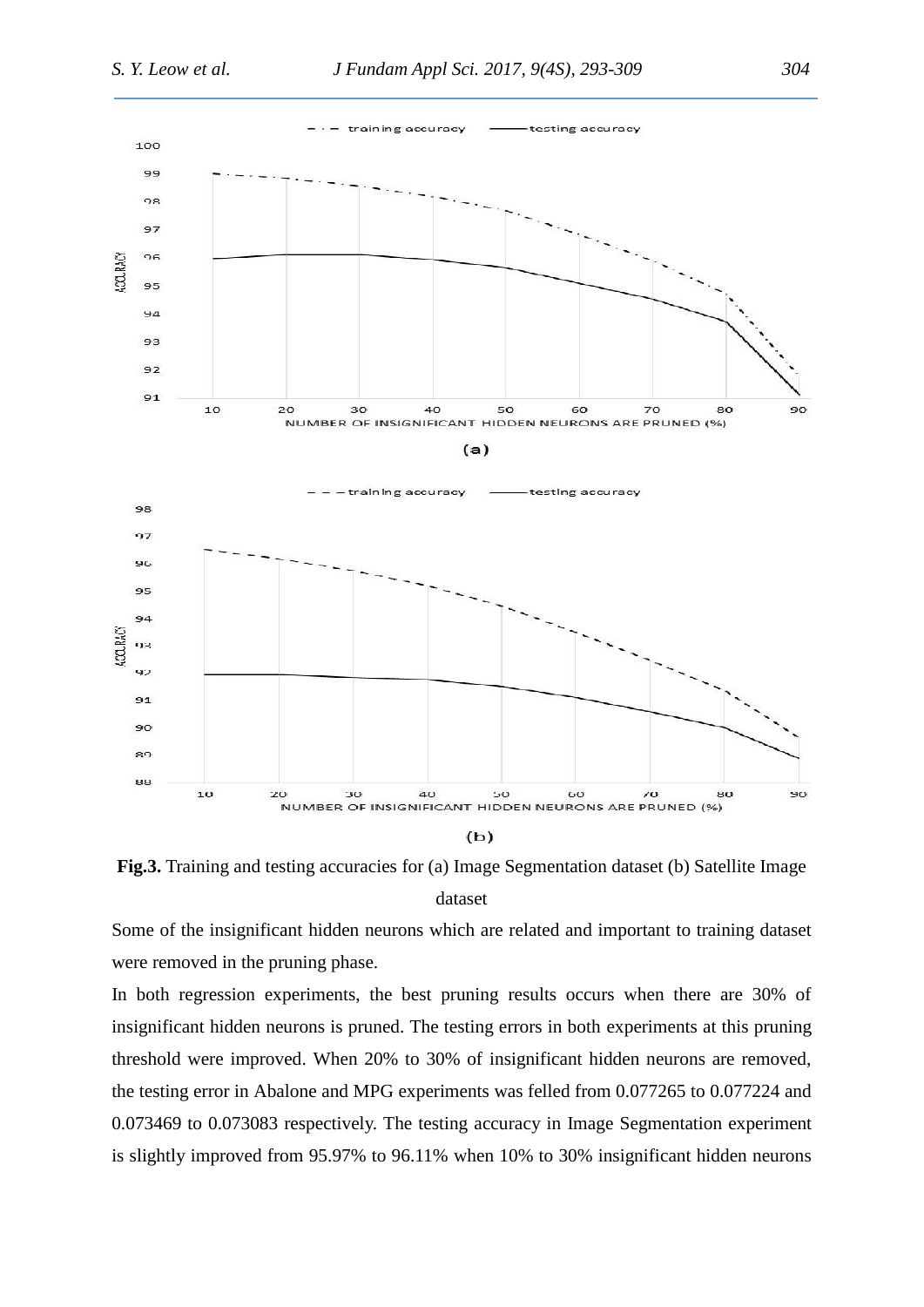are pruned. This pruning threshold has solved the overfitting problems and improved the testing performances in these experiments. The repetitive hidden neurons that detract the testing performance of the network has been recognized and removed. Therefore, in the previous study, [5], the pruning threshold was set at 30% for the regression experiments.

### **3.2. Comparisons on Computation Time**

Fig. 4 reports the computation time reduced of RBFN (after pruning) in these four experiments. The ideal computation time reduced that is expected to be linearly proportional to the number of pruned insignificant hidden neurons is represented in dashed line in these four experiments. However, the solid line denotes the real-world computation time of the new RBFN in the proposed algorithm.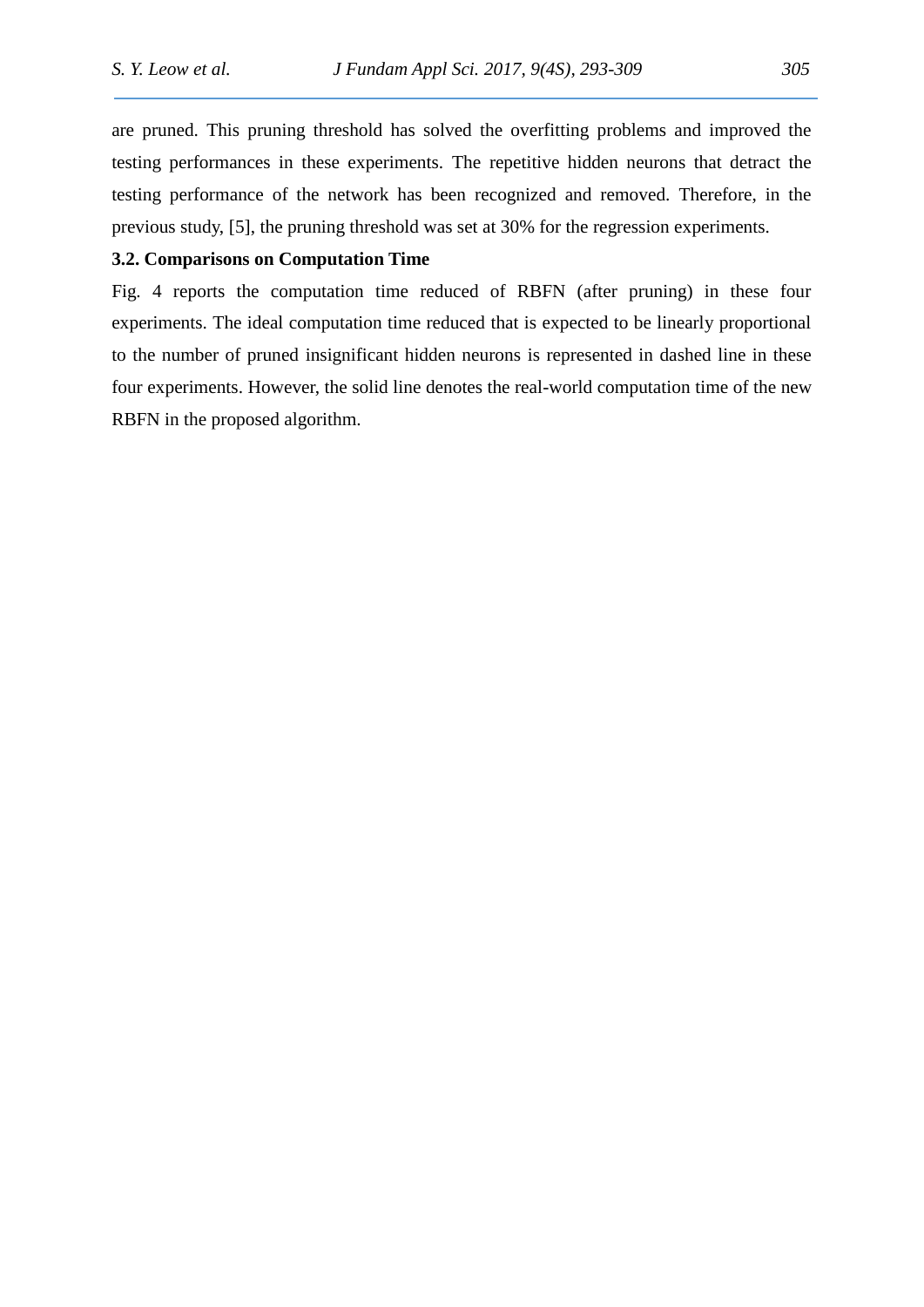

**Fig.4.** Computation time reduced (%) versus number of insignificant hidden neurons pruned (%) for: (a) Abalone dataset, (b) MPG dataset, (c) Image segmentation dataset and (d)

Satellite image dataset

The computation time of RBFN reduced is calculated based on percentage change formula below:

$$
C.T. reduced \quad (*) = \frac{before - after}{before} \quad \text{T} 100 \quad \text{%}
$$

The C.T. Reduced indicates the computation time reduced in percentage form, before indicates the computation time before pruning in seconds, and after indicates the computation time after pruning in seconds.

These four graphs have successfully reported the relationship between the numbers of pruned insignificant hidden neurons and the computation time of the RBFN (after pruning) is linearly proportional.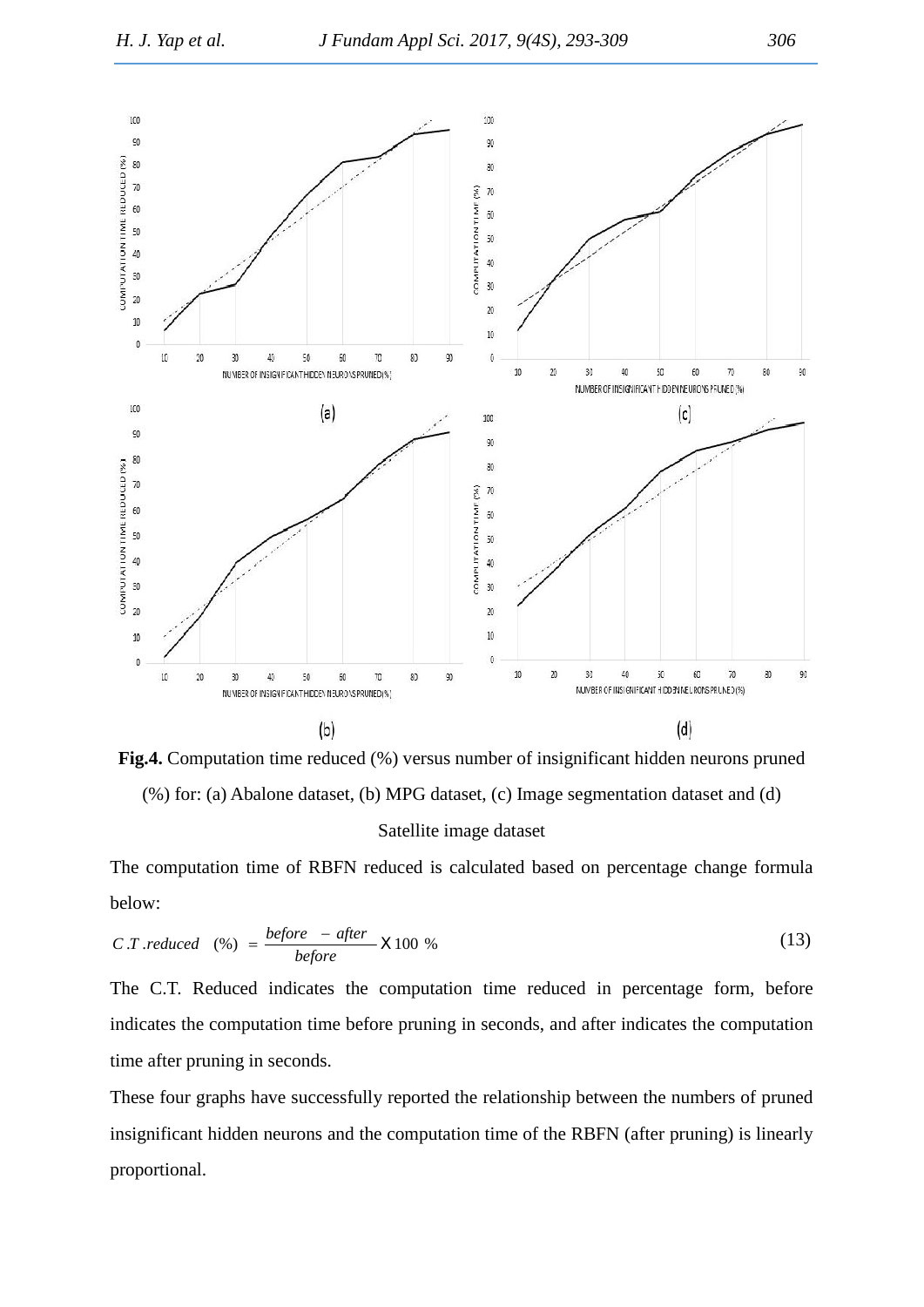### **4. CONCLUSION**

In conclusion, the pruning algorithm has been successfully proposed in FAM-PRBF. The pruning algorithm has reduced the size of hidden neurons layer in the RBFN of FAM-PRBF network and computation time of FAM-PRBF network. The definition of pruning algorithm in this paper is to remove the insignificant hidden neurons that has output weights nearly zero and less influence to the network. The performances of FAM-PRBF on regression and classification benchmarking problems are compared with other well-known learning algorithms. Using the correct pruning threshold, FAM-PRBF can return substantial or better training and testing accuracies. The pruning algorithm in FAM-PRBF is an exciting topic for further research.

#### **5. REFERENCES**

[1] Gutiérrez P A, Hervás-Martínez C. Hybrid artificial neural networks: models, algorithms and data. In International Work-Conference on Artificial Neural Networks, 2011, pp. 177-184 [2] Poggio T, Girosi F. Networks for approximation and learning. Proceedings of the IEEE, 1990, 78(9):1481-1497

[3] Lu Y, Zhang T, Zeng Z, Loo J. An improved RBF neural network for short-term load forecast in smart grids. In IEEE International Conference on Communication Systems, 2016, pp. 1-6

[4] Jain L C, Seera M, Lim C P, Balasubramaniam P. A review of online learning in supervised neural networks. Neural Computing and Applications, 2014, 25(3-4):491-509

[5] Leow S Y, Wong S Y, Yap K S, Yap H J. A new hybrid fuzzy ARTMAP and radial basis function neural network with online pruning strategy. In 7th IEEE Control and System Graduate Research Colloquium, 2016, pp. 17-21

[6] Baghaee H R, Mirsalim M, Gharehpetan G B, Talebi H A. Nonlinear load sharing and voltage compensation of microgrids based on harmonic power-flow calculations using radial basis function neural networks. IEEE Systems Journal, 2017, 99:1-11

[7] Dong F, Lei X, Chou W. A dynamic model and control method for a two-axis inertially stabilized platform. IEEE Transactions on Industrial Electronics, 2017, 64(1):432-439

[8] Carpenter G A, Grossberg S, Markuzon N, Reynolds J H, Rosen D B. Fuzzy ARTMAP: A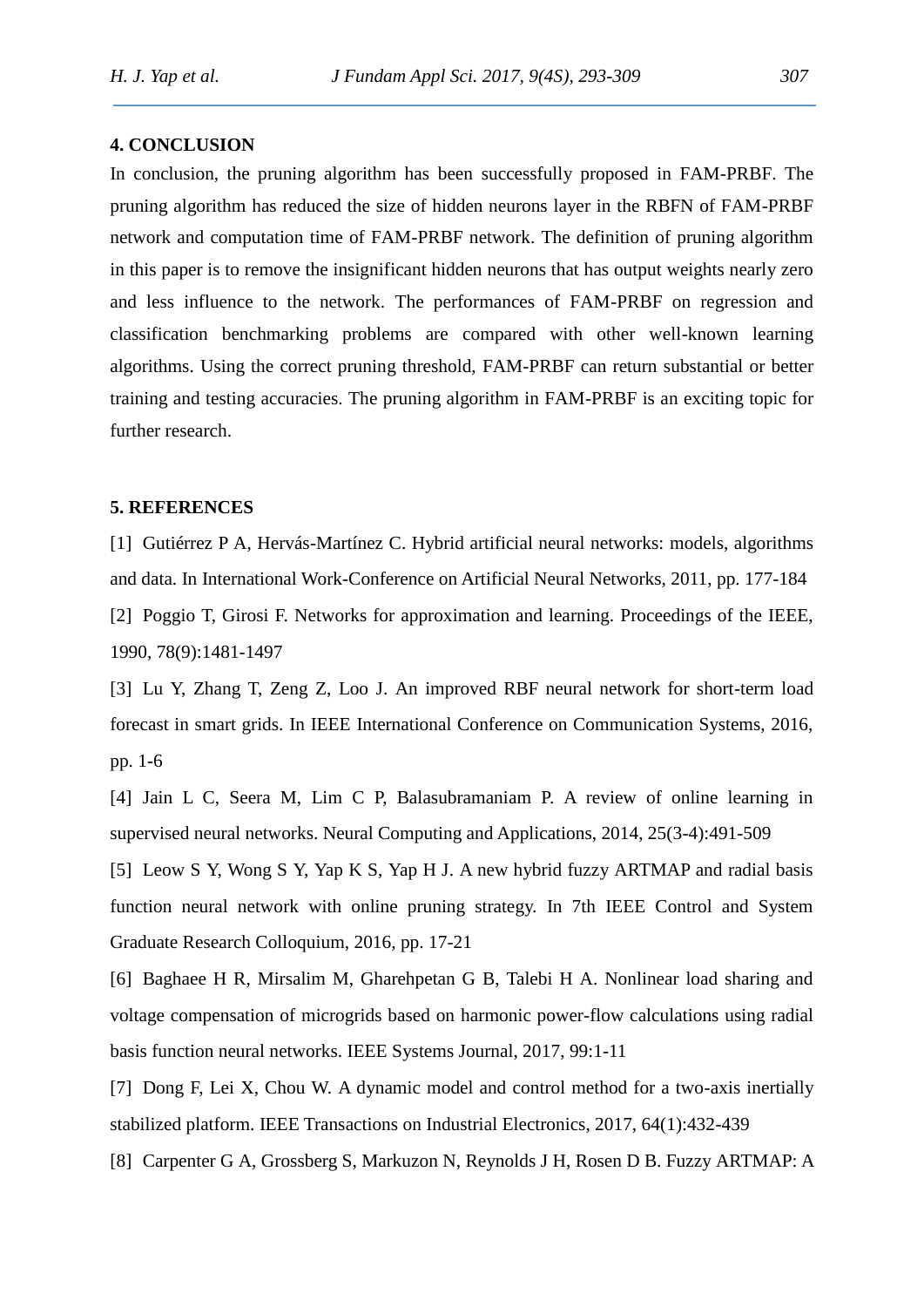neural network architecture for incremental supervised learning of analog multidimensional maps. IEEE Transactions on Neural Networks, 1992, 3(5):698-713

[9] Reed R. Pruning algorithms-A survey. IEEE Transactions on Neural Networks, 1993, 4(5):740-747

[10] Platt J. A resource-allocating network for function interpolation. Neural Computation, 1991, 3(2):213-225

[11] Paetz J. Reducing the number of neurons in radial basis function networks with dynamic decay adjustment. Neurocomputing, 2004, 62:79-91

[12] Huang G B, Saratchandran P, Sundararajan N. An efficient sequential learning algorithm for growing and pruning RBF (GAP-RBF) networks. IEEE Transactions on Systems, Man, and Cybernetics, Part B (Cybernetics), 2004, 34(6):2284-2292

[13] Huang G B, Saratchandran P, Sundararajan N. A generalized growing and pruning RBF (GGAP-RBF) neural network for function approximation. IEEE Transactions on Neural Networks, 2005, 16(1):57-67

[14] Tan S C, Rao M V, Lim C P. On the reduction of complexity in the architecture of fuzzy ARTMAP with dynamic decay adjustment. Neurocomputing, 2006, 69(16):2456-2460

[15] Lu C, Han H, Qiao J, Yang C. Design of a self-organizing recurrent RBF neural network based on spiking mechanism. In 35th IEEE Chinese Control Conference, 2016, pp. 3624-3629

[16] Blake C, Merz C J. UCI repository of machine learning databases. Irvine: University of California, 1998

[17] Liang N Y, Huang G B, Saratchandran P, Sundararajan N. A fast and accurate online sequential learning algorithm for feedforward networks. IEEE Transactions on Neural Networks, 2006, 17(6):1411-1423

[18] Wong S Y, Yap K S, Yap H J, Tan S C. A truly online learning algorithm using hybrid fuzzy ARTMAP and online extreme learning machine for pattern classification. Neural Processing Letters, 2015, 42(3):585-602

[19] Tan S C, Rao M V, Lim C P. An online pruning strategy for supervised ARTMAP-based neural networks. Neural Computing and Applications, 2009, 18(4):387-395

[20] Li G, Liu M, Dong M. A new online learning algorithm for structure-adjustable extreme